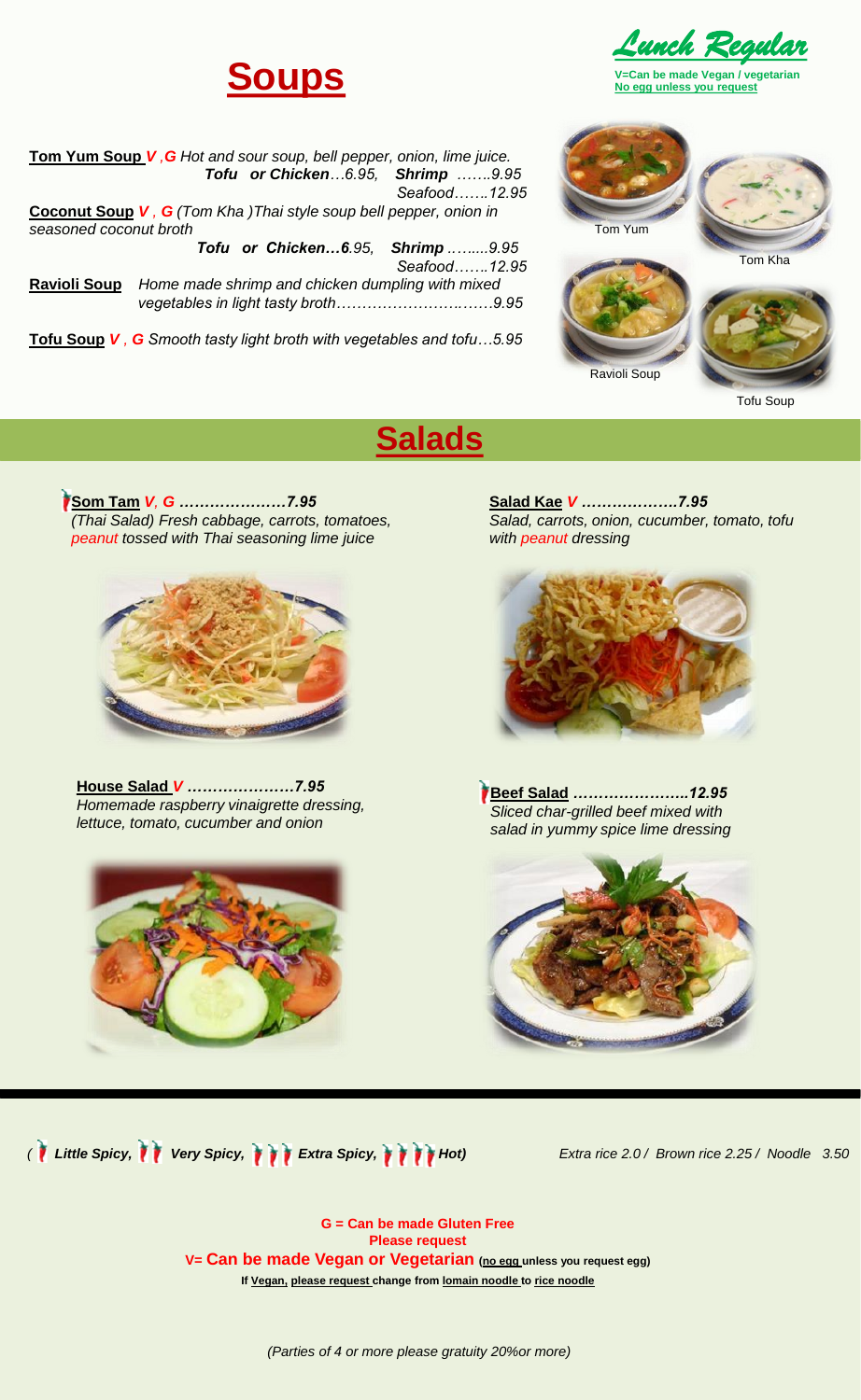## **Appetizers**





Moon Dumpling



Chicken Satay



Cheesesteak Egg Rolls

**Moon Dumpling** *…….………10.95 Fried stuffed mince pork, mushroom, water chestnut served with sweet sour chili soy sauce*

**Satay** *…………………..….…….9.95 Marinated chicken in coconut milk & Thai herbs grilled, served with peanut sauce and cucumber salad (4)*

**Chicken Dumpling** *…………....8.95 Fried or steamed stuffed with vegetables with sweet sour chili sauce*

**Seafood Dumpling** *.......................7.95 Steamed minced shrimp, scallop, tilapia and vegetables seasoned served with sweet & sour soy sauce*

**Crab & shrimp Dumpling** *…….………….... 9.95 Steamed crabmeat dumplings with sweet sour soy sauce*

**Crispy Wanton** *…………………...10.95 Stuffed with shrimp & chicken, plum sauce*

**Cheesesteak Egg Rolls**………….7.95 *Crispy wheat pancake stuffed with slice beef, cheddar cheese & onion served with sweet & sour chili sauce*

### **Vegetarians**



Spring Roll



Triangle Tofu

**Spring Rolls** *V ………………….....6.95 Crispy rice pancake stuffed vegetables served with sweet & sour sauce(2)*

**Triangle Tofu** *G, V …………............6.95 Pan fried bean curd crispy golden brown with sweet & sour sauce, peanut topped*

**Curry Samosa** *V ................................9.95 Crispy pancake stuffed with potatoes and onion serve with sweet & sour chili sauce*

**Vegetarian Dumpling** *V ……………..8.95 Stuffed with vegetables serve with sweet and sour*



Crispy Wonton







Crab & shrimp Dumpling





Vegetarians Dumpling

*Extra rice 2.0 / Brown rice 2.25 / Noodle……..…3.50*

**G = Can be made Gluten Free, Please request V= Can be made Vegan or Vegetarian (no egg unless you request egg)** 



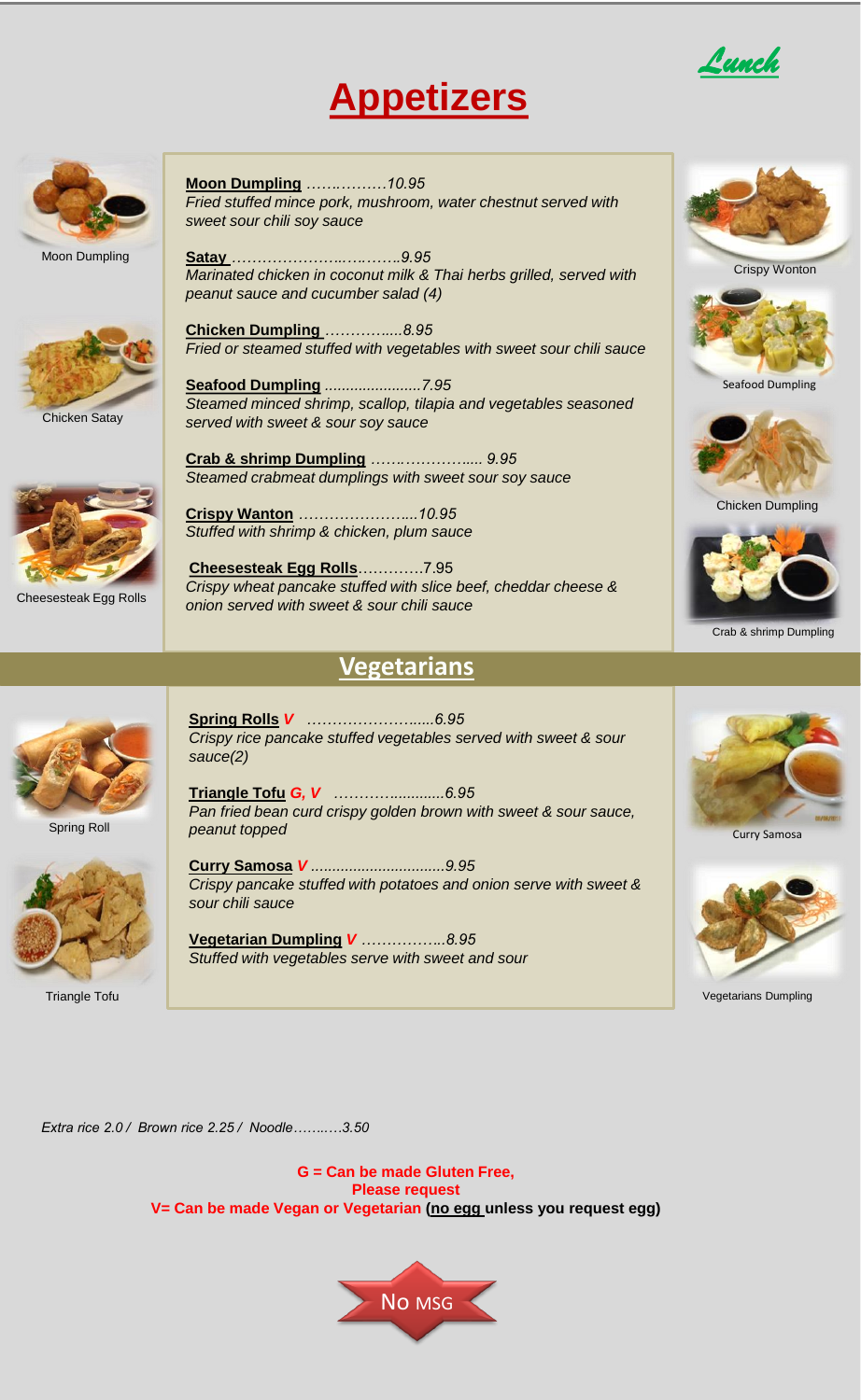**( Dine in, Take out)** (**Entrée served with Chicken or Tofu option same price.**  *Substitute* **Beef/Pork add \$1. Shrimp/Calamari add \$2. Add** *Extra* **Chicken\$2.50,Extra Beef/ Pork \$3.50 Shrimp \$3.95 shrimp**



### **Fried Rice**

| Pineapple Fried Rice G, V Sautéed jasmine rice tofu/chicken egg, onions, tomatoes, green beans, and pineapples14.95 |  |
|---------------------------------------------------------------------------------------------------------------------|--|
| <b>Bangkok Fried Rice G, V</b> Sautéed tofu or chicken rice, egg, onions, carrot, green beans and yellow sauce14.95 |  |
| <b>Basil Fried Rice G, V</b> Sautéed chicken/tofu, rice, egg, onions, carrot, green beans and basil sauce14.95      |  |

#### **Curry Served With Rice**



Red Curry

**Green Or Red Curry** *G, V Sliced chicken /tofu, bamboo, sweet basil, green bean in coconut curry sauce….……….…14.95*

**Masaman Curry** *G, V Sautéed chicken or tofu, coconut, vegetables in peanut curry sauce……..…….……………...…14.95*

#### **Entrée Served With Rice**

| Thai Basil G, V Sautéed chicken/tofu, bell peppers, onions, green beans and mushrooms, in Thai basil sauce13.95  |  |
|------------------------------------------------------------------------------------------------------------------|--|
| <b>Baby Bamboo G, V</b> Sautéed chicken/tofu, bell peppers, scallions, bamboos in sweet basil pepper sauce 14.95 |  |
| Broccoli G, V Sautéed chicken/tofu, broccoli, mushroom, carrots and baby corn in brown sauce13.95                |  |
| Sweet & Sour V Sautéed chicken/tofu, tomato, cucumber, pineapple, onion, bell pepper in sweet & sour sauce 14.95 |  |
|                                                                                                                  |  |
|                                                                                                                  |  |
| Tofu Eggplant V Sautéed Asian eggplant, tofu, julienne ginger black bean Thai aromatic herb sauce14.95           |  |
|                                                                                                                  |  |
|                                                                                                                  |  |
|                                                                                                                  |  |
| Kapow Thai Sautéed grounded chicken, string beans, bell pepper, onion & basil topped fried egg, basil sauce17.95 |  |
|                                                                                                                  |  |









*Extra rice 2.0 / Brown rice 2.25 / Noodle 3.50*

**G = Can be made Gluten Free, Please request V= Can be made Vegan or Vegetarian (no egg unless you request egg** *(<i>I* Little Spicy, *i Very Spicy, i i Extra Spicy, i i i Hot*)

**If Vegan please request change from lomain noodle to rice noodle**